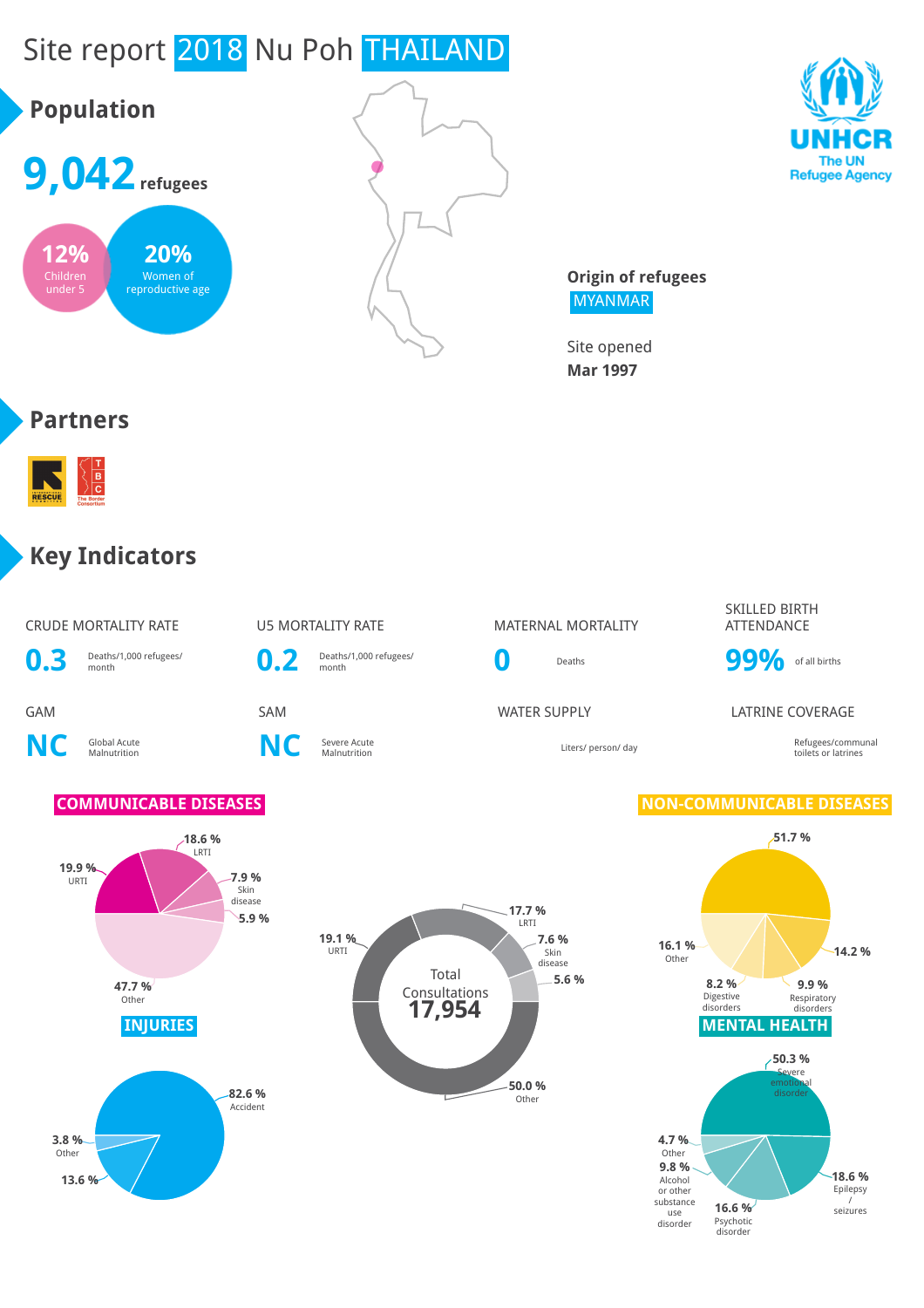### **Public Health**

| <b>HEALTH STAFFING</b>                                      | <b>INDICATOR</b> | <b>STANDARD</b> |           | <b>MORBIDITY</b>                                 | <b>INDICATOR</b> | <b>STANDARD</b> |   |   |
|-------------------------------------------------------------|------------------|-----------------|-----------|--------------------------------------------------|------------------|-----------------|---|---|
| Number of medical doctors                                   |                  | 1: 50,000       | ◉         | Incidence of malaria among children under        | $\mathbf{0}$     |                 |   |   |
| Number of qualified nurses                                  | 21               | $1:$ < 10,000   | ◎         | Incidence of watery diarrhoea among              | 43               |                 |   |   |
| Number of community health workers                          | 23               | 1: 1,000        | ◙         | children under 5                                 |                  |                 |   |   |
| <b>ACCESS AND UTILIZATION</b>                               | <b>INDICATOR</b> | <b>STANDARD</b> |           | Incidence of pneumonia among children<br>under 5 | 129              |                 |   |   |
| Consultations per trained clinician per day                 | 20               | < 50            | ◙         | Incidence of pneumonia among over 5              | 31               |                 |   |   |
| Health utilisation rate (new visits / refugee /             | 1.9              | $1 - 4$         |           | Tuberculosis success rate                        | 85%              | < 90%           | ▲ |   |
| year)<br>Proportion of host population consultations        | 18%              |                 |           | Were any MDR/X-TB cases diagnosed among<br>PoCs? | <b>No</b>        | <b>No</b>       | ☺ |   |
| <b>MORTALITY</b>                                            | <b>INDICATOR</b> | <b>STANDARD</b> |           | <b>VACCINATION</b>                               | <b>INDICATOR</b> | <b>STANDARD</b> |   |   |
| <b>Crude Mortality Rate</b><br>(CMR) (/1000/month)          | 0.3              | < 0.75          | $\bullet$ | Full vaccination coverage                        | 105%             | < 95%           |   |   |
| <b>Under-five Mortality Rate</b><br>(U5MR) (/1000/month)    | 0.2              | $< 1.5$         | Ø         | Measles vaccination coverage                     | 117%             | < 95%           |   | Ø |
| <b>Infant Mortality Rate</b><br>(IMR) (/1000 livebirths)    | 0.0              | < 30            | $\bullet$ | Source of vaccination data                       | <b>HIS</b>       |                 |   |   |
| <b>Neonatal Mortality Rate</b><br>(NNMR) (/1000 livebirths) | $\mathbf 0$      | < 20            | $\bullet$ | <b>IN-PATIENT DEPARTMENT (IPD)</b>               | <b>INDICATOR</b> | <b>STANDARD</b> |   |   |
| <b>OUTBREAK ALERT AND RESPONSE</b>                          | <b>INDICATOR</b> | <b>STANDARD</b> |           | Average length of stay (days)                    | 7.0              |                 |   |   |
| Proportion of outbreaks investigated within 48<br>hours     |                  | 100%            |           | Case fatality rate                               | 0.0              |                 |   |   |
| Number of outbreaks reported                                | $\mathbf 0$      |                 |           | Hospitalisation rate                             | 137.2            | $50 - 150$      |   |   |

### **Reproductive Health**

| <b>ANTENATAL CARE</b>                                                                     | <b>INDICATOR</b> | <b>STANDARD</b> | <b>FAMILY PLANNING</b>                                                      | <b>INDICATOR</b> | <b>STANDARD</b> |  |
|-------------------------------------------------------------------------------------------|------------------|-----------------|-----------------------------------------------------------------------------|------------------|-----------------|--|
| Antenatal care coverage                                                                   | 93%              | > 90%           | Contraceptive prevalence rate                                               | 49%              | $\geq 30\%$     |  |
| Coverage of antenatal tetanus vaccination                                                 | 96%              | > 95%           | Source of contraceptive prevalence data                                     | <b>HIS</b>       |                 |  |
| <b>DELIVERY CARE</b>                                                                      | <b>INDICATOR</b> | <b>STANDARD</b> | SEXUAL AND GENDER-BASED VIOLENCE (SGBV)                                     | <b>INDICATOR</b> | <b>STANDARD</b> |  |
| Proportion of births attended by skilled<br>personnel                                     | 99%              | $\geq 90\%$     | Total number of reported rapes                                              | $\Omega$         |                 |  |
| Proportion of births conducted by caesarean<br>section                                    | 16%              | $5 - 15%$       | Proportion of eligible rape survivors provided<br>with PEP within 72 hours  |                  | 100%            |  |
| Proportion of newborn infants with low birth<br>weight (<2500 gs) (weighed within 72 hrs) | 9%               | < 15%           | Proportion of eligible rape survivors provided<br>with ECP within 120 hours |                  | 100%            |  |
| Proportion of teenage pregnancies                                                         | 5%               |                 | SEXUALLY TRANSMITTED INFECTIONS (STIS)                                      | <b>INDICATOR</b> | <b>STANDARD</b> |  |
| Still birth rate (/1000 total births / month)                                             |                  |                 | Number of genital ulcer diseases                                            | $\mathbf{0}$     |                 |  |
| Number of maternal deaths                                                                 | 0                |                 | Number of Pelvic Inflammatory diseases                                      | 11               |                 |  |
| Proportion of maternal deaths investigated<br>within 48 hours                             |                  | 100%            |                                                                             |                  |                 |  |